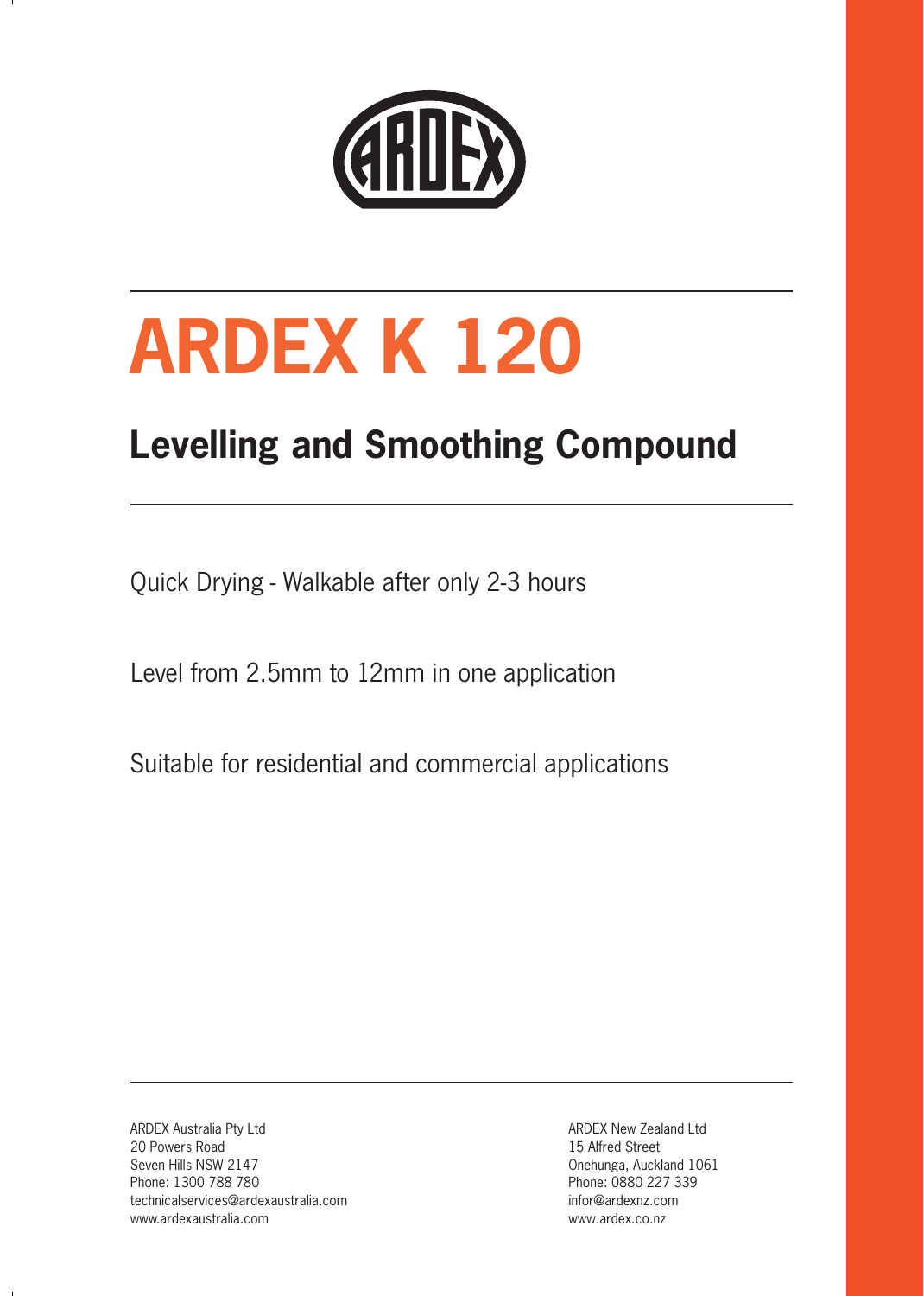# **ARDEX K 120 Levelling and Smoothing Compound**

#### **DESCRIPTION**

ARDEX K 120 is a levelling and smoothing compound designed to level and smooth internal sub-floors prior to applying floor finishes.

#### **SUBSTRATES**

New & existing concrete, ARDEX A38, ARDEX A48, ARDEX K900BF, subfloors with electric under floor heating.

Substrates with special requirements (Contact ARDEX Technical Services or view relevant Technical Bulletin online) - Moisture vulnerable concrete, terrazzo, concrete, lightweight autoclave concrete.

#### **SURFACE PREPARATION**

Concrete floors must be solid, clean and free of wax, grease, asphalt, latex compounds, curing and sealing compounds and any other surface contaminant.

Mechanically clean the floor using recommended preparation methods such as shot blasting, scarifying, diamond grinding, shaving or other suitable methods to provide a roughened, clean, sound, solid and open porous surface. Acid etching is not an acceptable method of cleaning the subfloor.

Do not use solvents or sweeping compounds. Subfloors must be dry (AS 1884) and properly primed for successful installation. Subfloor temperatures must be a minimum of 10°C. For further information, contact ARDEX Technical Services.

#### **PRIMING**

Use ARDEX P 51 over standard concrete floors prior to the installation of ARDEX levelling compounds. Mix 1 part ARDEX P 51 with 2 parts water and apply evenly using a bristle broom. Do not use paint rollers, mops, or spray equipment. Do not leave any bare spots. Brush off all puddles of excess primer. Allow to dry to a thin, clear film (min 3 hours, max 24 hours). Very absorbent concrete may require two applications of primer to avoid pinholes and bubbling in the levelling compound. In such cases, make the initial coat 1 part ARDEX P 51 diluted with 3 parts water. Allow to dry and install a second coat of 1 part ARDEX P 51 diluted with 1 part water. Allow to dry to a thin, clear film (min 3 hours, max 24 hours).

Use ARDEX P 82 for non-porous substrates. Mix part A (red) with part B (white) and apply with a short-nap or sponge paint roller, leaving a thin transparent pink coat of primer no heavier than a coat of paint. Do not leave any bare spots. Roll off any areas of excess primer. Allow to dry to a thin, slightly tacky film (min. 3 hours, max. 24 hours). ARDEX P 82 must be applied in a thin layer within

1 hour of mixing. Refer to the Mixing Ratio section for adjustment of mix design when using ARDEX P 82 under ARDEX K 120.

Note: Low subfloor temperatures and/or high ambient humidity require longer drying time for ARDEX primers. Do not install levelling compounds until primers have dried thoroughly.

#### **MIXING RATIO**

4.5 litres of water to 20kg of K 120 powder. IMPORTANT: When used in conjunction with ARDEX P 82 and for high stress areas, mix 1.25 litres of ARDEX E 25 with 3.75 litres of water per 20kg bag of ARDEX K 120.

#### **MIXING**

ARDEX floor levelling products react and harden quickly when mixed with water. Thorough mixing in the shortest possible time is essential to ensure a lump free mortar. Always mix the powder into the water. The most efficient method of mixing is by using an ARDEX mixing paddle and a heavy duty electric drill (650rpm). Normal mixing time of a 20kg bag is 2 to 3 minutes. Concrete mixers and hand mixing are not suitable methods of mixing.

To 4.5 litres of water, add the ARDEX K 120 (20kg) whilst mixing thoroughly. Ensure not to overwater.

#### **MANUAL INSTALLATION**

Pour the mixed ARDEX K 120 onto the prepared subfloor and spread in place using the ARDEX stand-up spreader or ARDEX hand trowel. Use the ARDEX gauging tool with height adjustment to obtain an even thickness. Use the ARDEX smoother for smoothing, featheredging and touch up. Do not rework the ARDEX K 120 after 10 minutes.

Wear football boots with rubber or nylon studs to avoid leaving marks in the liquid ARDEX K 120.

If required, additional layers of ARDEX K 120 can be applied once the previous layer has hardened sufficiently. Prime between layers.

#### **PUMPING INSTALLATION**

For ease and efficiency of application, ARDEX K 120 can be pumped with an ARDEX approved pump.

#### **SPECIFIC APPLICATIONS**

ARDEX K 120 can be used over heated subfloors. For this application, use in conjunction with ARDEX E 25 resilient emulsion. Reduce the mixing water to 3.5 litres and add 1.6 litres of ARDEX E 25. Contact ARDEX Technical Services for detailed information on these types of applications. For areas subject to heavy traffic and heavy loads, such as supermarkets, extended times must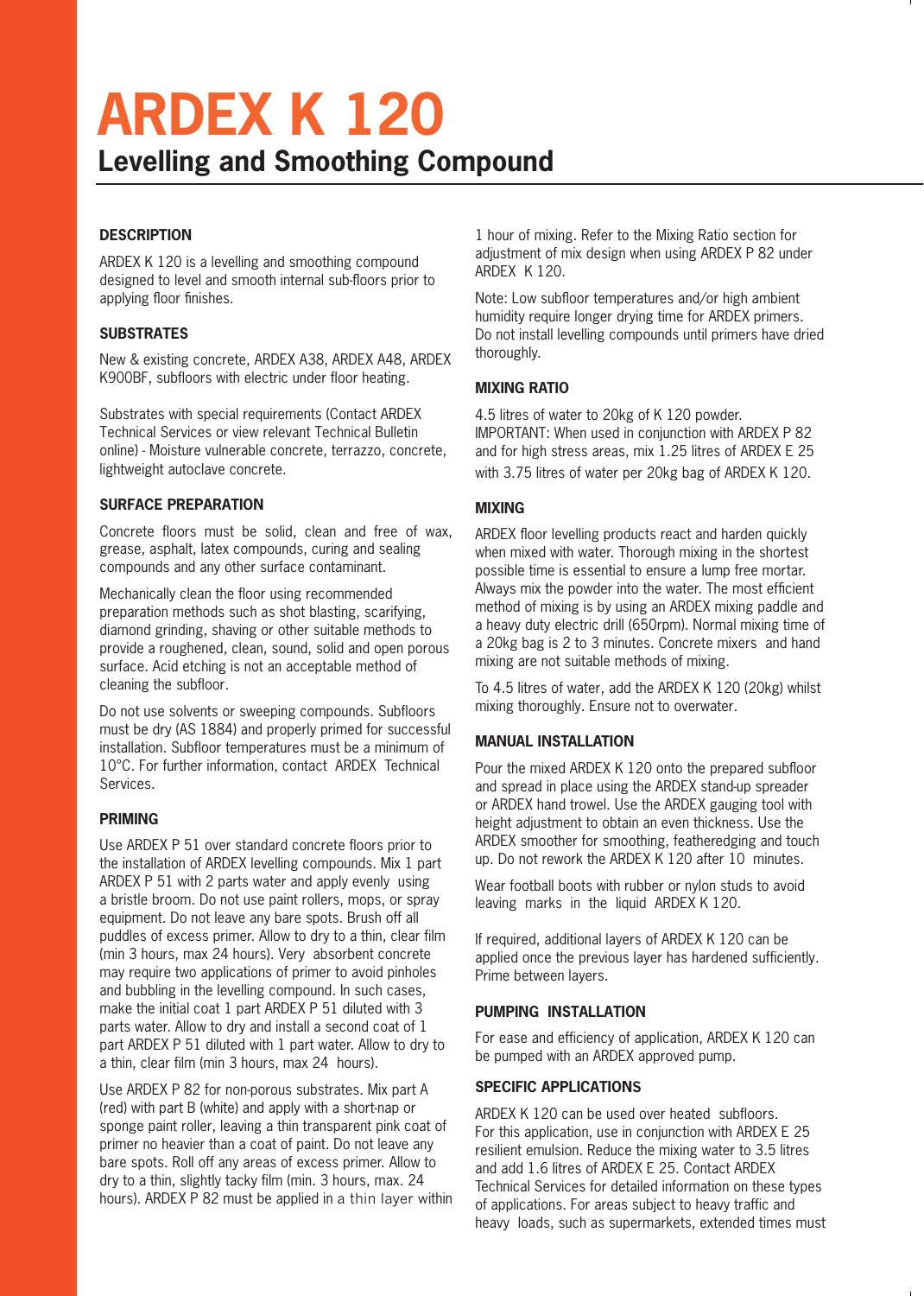be allowed before the floor is subjected to highly loaded trolleys. At 20°C, it is recommended that 7 days cure are allowed before heavy loads. Low temperatures may extend this time. ARDEX E 25 can also be used to increase strength and resiliency.

## **THICKNESS**

ARDEX K 120 can be applied from 2.5 – 12mm in one application without aggregate. For areas requiring a thickness over 12mm to a maximum of 20mm, ARDEX K 120 must be mixed with a well washed and dried 2 – 5mm aggregate. Mix ARDEX K 120 with water first then add the aggregate in equal volume to mixed mortar whilst mixing.

## **DRYING-HARDENING**

Drying time is dependent on jobsite temperature, humidity, installation thickness and floor covering type. (Based on 23°C and 50% RH.)

Walkable from 2-3 hours.

Conventionally laid carpet and floating floors can be installed after 24 hours.

Direct stick applications such as vinyl flooring after 48 hours.

ARDEX K 120 can also be used under direct stick timber flooring at a minimum of 3mm with an approximate drying time of 72 hours.

## **COVERAGE**

Approximately 1.7kg powder/mm/m². A 20kg bag will cover approximately 4m² at 3mm thickness.

## **TECHNICAL DATA**

| Bulk density of powder                     | $1.2$ kg/L |
|--------------------------------------------|------------|
| Weight of fresh mortar                     | 2.0kg/L    |
| <b>Compressive strength</b><br>After 1 day | 17MPa      |
| After 7 days                               | 25MPa      |
| After 28 days                              | 30MPa      |
| <b>Tensile bending strength</b>            |            |
| After 1 day                                | 4MPa       |
| After 7 days                               | 8MPa       |
| After 28 days                              | 10MPa      |
| <b>PACKAGING</b>                           |            |

20kg bag

#### **STORAGE**

ARDEX K 120 has a shelf life of 12 months if stored in dry conditions in unopened packaging.

#### **HEALTH AND SAFETY**

ARDEX K 120 contains Portland cement and Quartz sand. Avoid generation of dust. Do not inhale dust. Avoid contact with eyes or skin. Wear suitable protective gloves and safety glasses. In case of contact with eyes, rinse opened eye for several minutes under running water. In case of contact with skin, rinse effected areas thoroughly with running water. If dust is inhaled, remove to fresh air, ensure breathing passages are clear, and rinse mouth with running water. If symptoms persist, seek medical advice. Safety Data Sheets are available on request.

#### **GUARANTEE**

ARDEX Australia Pty Ltd ("we" or "us") guarantees this product ("our goods") is free from manufacturing defects and will perform to any applicable specification published by us for 10 years from the date of purchase. Our liability under this guarantee is limited at our option to replacement of the product, repair of any damage to the immediate surface or area of application of the product, or compensation, in each case if we are satisfied loss or damage was due to a breach of this guarantee. This guarantee does not apply if damage or loss is due to failure to follow published instructions or any act or circumstance beyond our control, including shade variations and efflorescence. If you wish to make a claim under this guarantee you must notify us (ARDEX Australia Pty Ltd, 20 Powers Road Seven Hills NSW 2147; Toll Free: 1800 224 070; Email:

technicalservices@ardexaustralia. com) and provide evidence of your purchase of the product within 30 days of any alleged loss or damage occurring. We reserve the right to ask you for satisfactory evidence of any alleged loss or damage. Any claim under this guarantee is at your cost. This guarantee is in addition to any rights or remedies you may have as a "consumer" under the Australian Consumer Law and to that extent you need to be aware that: "Our goods come with guarantees that cannot be excluded under the Australian Consumer Law. You are entitled to a replacement or refund for a major failure and for compensation for any other reasonably foreseeable loss of damage. You are also entitled to have the goods repaired or replaced if the goods fail to be of acceptable quality and the failure does not amount to a major failure".